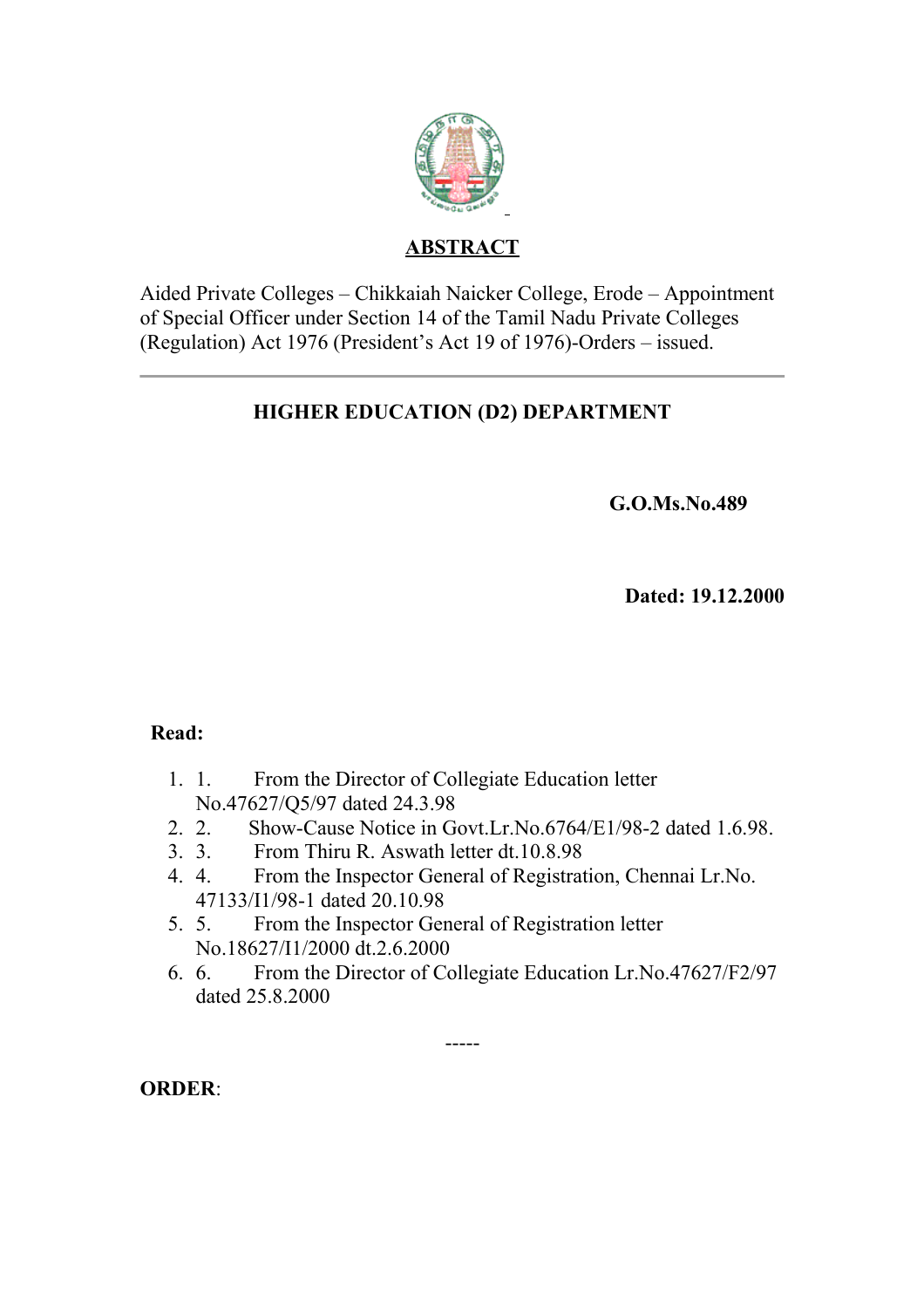WHEREAS the Chikkaiah Naicker College Managing Board, Sakthi Veerappan Chathiram, Erode, a Society registered under the Societies Registration Act, 1860 (Central Act XXI of 1860) bearing Reg.No.76/72 and deemed to be registered under the Tamil Nadu Societies Registration Act 1975 Tamil Nadu Act 27 of 1975 has established the Chikkaiah Naicker College at Erode and was administering that college; AND WHEREAS the said college is a "Private College" within the meaning of Clause (8) of Section 2 of the Tamil Nadu Private Colleges (Regulation) Act, 1976 (Presidents Act 19 of 1976 (hereinafter referred to as the "said Act") and the said Society is the educational agency in relation to the said private college for the purpose of the said Act and whereas the said private college shall be administered by the educational agency in accordance with the provisions of the said Act and the Rules and orders made thereunder.

 AND WHEREAS the management of the said private college shall vest with the college Committee constituted under section 11 of the said Act, and the Secretary of the College Committee appointed under Section 12 of the said Act shall function for and on behalf of the College Committee and the educational agency and shall be responsible for the maintenance of proper and accurate accounts and the administration of college funds and shall give effect to the resolution passed by the College Committee at its meetings.

 AND WHEREAS it has been brought to the notice of the Director of Collegiate Education and the Government that the said private college hasnot constituted the College Committee in accordance with the provisions of the said Act and the Secretary of the Committee has not exercised his powers and discharged his functions in accordance with the provisions of the said Act and the Rules made there under and the direction of the competent authority under the said Act. As a result, the following lapses and irregularities have taken place:-

- 1. (a) Scale of pay for the Principal, who is the Head of the institution, has not been fixed so far
- 2. (b) A petrol bunk was permitted to be established in a portion of the land belonging to the college without permission from competent authority.
- 3. (c) Non-payment of pension and pensionary benefits to one English Lecturer even after his death.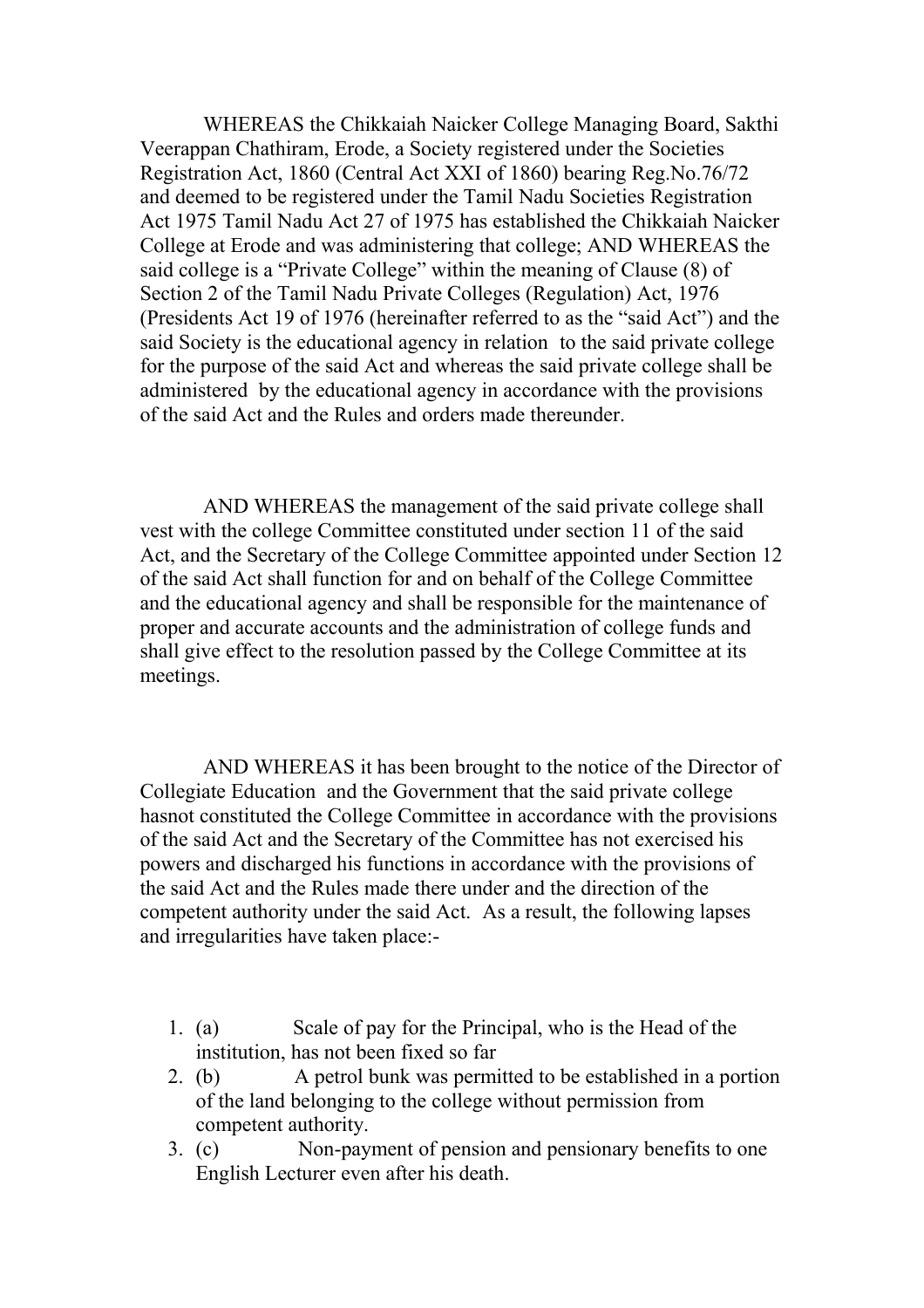- 4. (d) Failure to implement the orders of the Court in respect of payment of salaries and allowances to one Lecturer who was retired from service.
- 5. (e) Reinstatement of the suspended employee without following Tamil Nadu Private Colleges (Regulation)Act.
- 6. (f) Failure to submit the list of movable and immovable properties of the college as per rule 17 of the Tamil Nadu private Colleges(Regulation) Rules, 1976.

AND WHEREAS the Director of Collegiate Education in his letter first cited reported that in the absence of proper response from the management of the private college to set right the lapses it has become evident that the management of the educational agency has no interest to run the college in accordance with the provisions of the Tamil Nadu Private Colleges (Regulation) Act.1976 (President's Act 19/76) and it is therefore become necessary to appoint a Special Officer under Section 14-A of the said Act to administer the affairs of the said private college.

AND WHEREAS the Government after examining the report of the Director of Collegiate Education in his letter 2nd cited were satisfied that the management of the said private college has neglected to discharge its duties imposed on it and to perform the functions entrusted to it by or under the said Act and the Rules and order made and direction issued there under and issued a notice to the management of the said private college to show cause as to why action should not be taken under section 14-A of the said Act to appoint a Special Officer to administer the affairs of the said private college . One Thiru R. Aswath,S/o Tr. Rajasekaran erstwhile Secretary of the College Committee of the said private college in his letter 3rd cited informed that his father expired and sought permission from the Government to give reply to the show cause notice issued by the Government claiming himself as the Secretary of the College Committee. His request was not approved by the Director of Collegiate Education as he was not duly appointed as the Secretary of the College Committee in accordance with the provisions of the said Act. Aggrieved by this, Thiru R.Aswath filed a Civil Suit in O.S.No.532 of 1998 in the Court of Subordinate Judge at Erode challenging the show cause notice issued by the Government and the suit is pending. He filed another suit in OS No.533/98 challenging the proceedings of the Regional Joint Director of Collegiate Education , Coimbatore in Na.Ka.No.7688/C4/97 dt.18.9.98, who is the competent authority under the said Act in respect of the said private college, rejecting his claim for Secretary of the College Committee of the said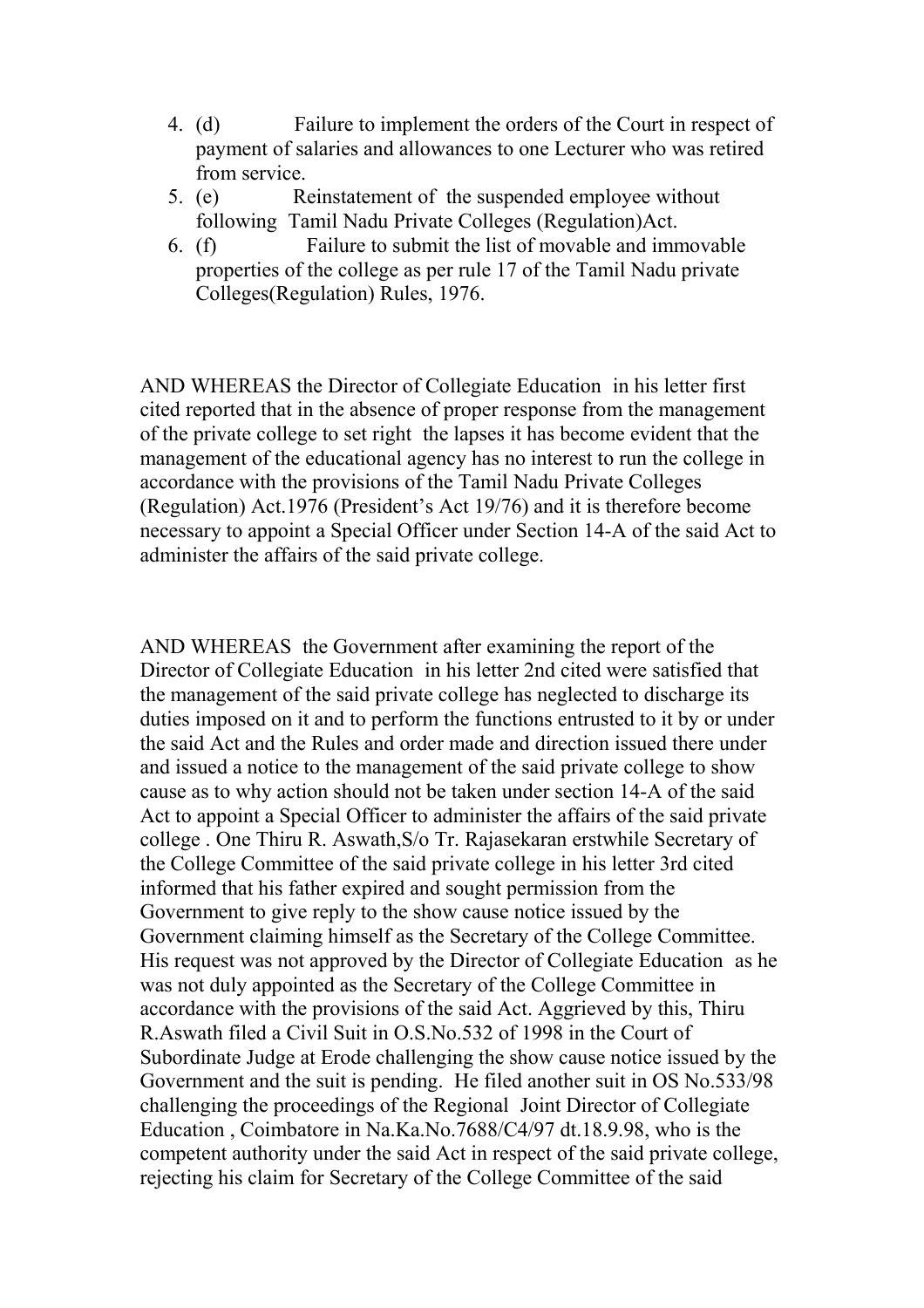private college and directing him not to do anything in the alleged capacity as the son of the erstwhile Secretary of the College Committee of the said private college and this suit is also pending.

 AND WHEREAS the Inspector General of Registration in his letters 4th and 5th cited and the Director of Collegiate Education in his letter 6th cited reported that the name of the said society, Chikkaiah Naicker College Managing Board, was struck off from the Register of Societies maintained by the District Registrar of Erode District, Erode under Section 44 (4) of the Tamil Nadu Societies Registration Act, 1975 and it is deemed to be dissolved from the date of publication of the Notification in this regard in the Tamil Nadu Government Gazette. The Notification was published in the Gazette on the 3rd May 1995. As such, there is no educational agency or any other authority or Body to manage the affairs of the Chikkaiah Naicker College, Erode

 Under the circumstances stated above, the Government are satisfied that, in the interest of Collegiate Education, it has become necessary to appoint a Special Officer and to administer the affairs of the said private College till the reconstitution of a management in accordance with law.

 NOW THEREFORE, in exercise of powers conferred under section 14-A of the Tamil Nadu Private Colleges (Regulation)Act, 1976 (President's Act 19 of 1976, the Governor of Tamil Nadu hereby appoints the Regional Joint Director of Collegiate Education as the Special Officer for Chikkaiah Naicker College, Erode for a period of one year or till the reconstitution of a management for the said private college in accordance with law, whichever is later.

 The Regional Joint Director of Collegiate Education , Coimbatore shall discharge his function as Special Officer of the said Chikkaiah Naicker College, Erode in addition to his duties as Regional Joint Director of Collegiate Education , Coimbatore and shall take all steps as are necessary to manage and run the affairs of the said college efficiently in accordance with the provisions of the Tamil Nadu Private Colleges (Regulation) Act, 1976 (President's Act 19 of1976)

#### (BY ORDER OF THE GOVERNOR)

#### **I.V. MANIVANNAN,**